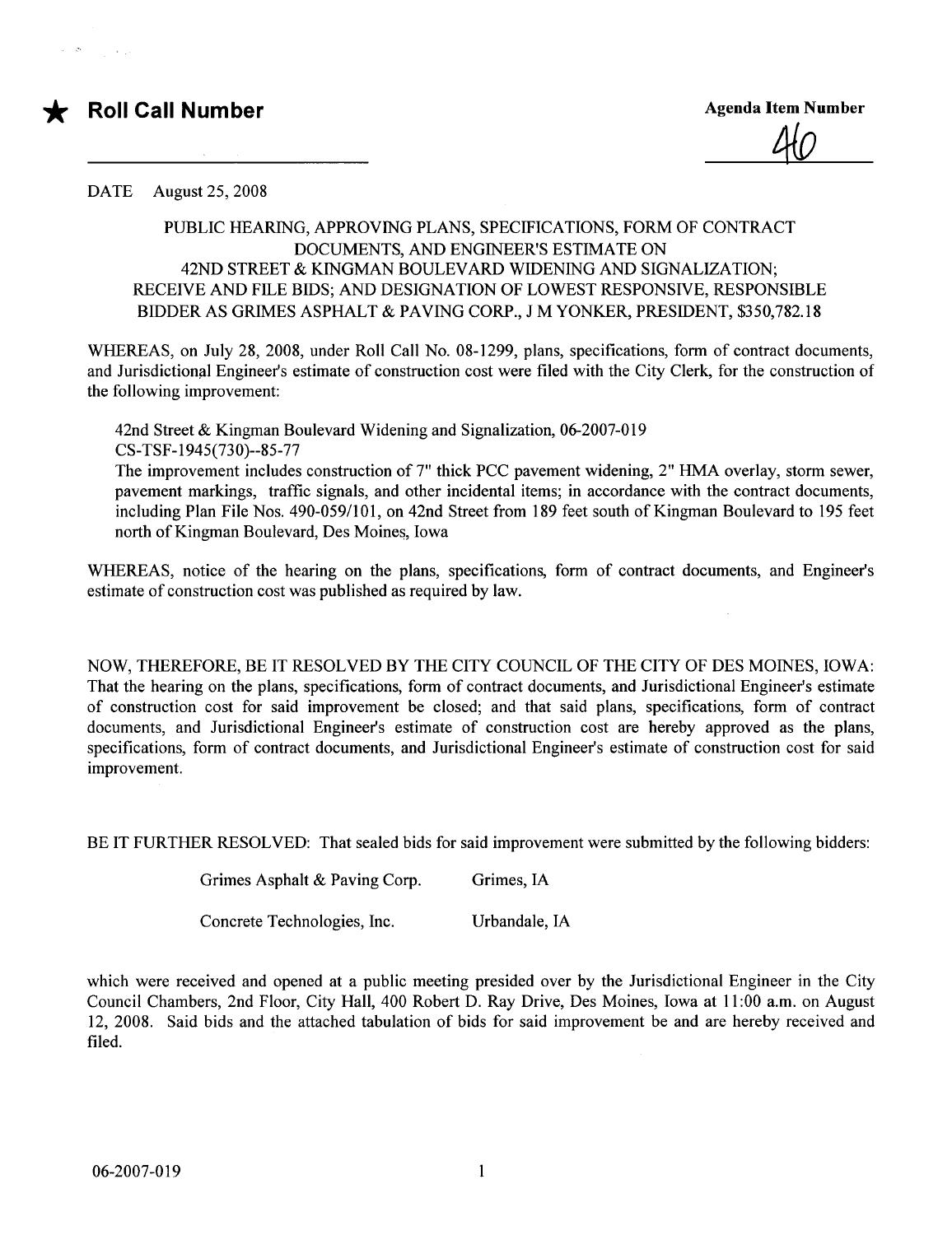

## **FROII Call Number Agenda Item Number Agenda Item Number** Agenda Item Number

......<br>40

DATE August 25, 2008

BE IT FURTHER RESOLVED: That the Jurisdictional Engineer has determined that the lowest responsive, responsible bid for the construction of said improvement was submitted by Grimes Asphalt & Paving Corp., J M Yonker, President, 12021 NW 54th Avenue, Grimes, IA, 50111 in the amount of \$350,782.18, and said bid be and the same is hereby accepted.

BE IT FURTHER RESOLVED: That the bid security of the unsuccessful bidders be and is hereby authorized and directed to be returned.

BE IT FURTHER RESOLVED: That the Jurisdictional Engineer is hereby directed to secure execution by the lowest responsible, responsive Bidder and its surety of the contract documents in the form heretofore approved by this Council; that the Jurisdictional Engineer is directed to thereafter present said contract documents to this Council for approval and authorization to the Mayor to sign; and that no contract shall be deemed to exist between the City of Des Moines and said Bidder until said contract has been executed by the Bidder, and shall have been approved by this Council and executed by the Mayor and attested to by the City Clerk.

(City Council Communication Number  $\mathcal{O} \mathcal{V}$  -  $\leq I \mathcal{O}$  attached.)

Moved by to adopt.

Kathleen Vanderpool Deputy City Attorney

FORM APPROVED: THE PUNDS AVAILABLE

allen McKinley

Allen McKinley Des Moines Finance Director

Funding Source: 2008-2009 CIP, Page Traffic-5, City-wide Signals, Channelization, and School Crossing Protection Program, TFC091, Being:

<sup>1</sup> \$300,000 in Iowa DOT Traffic Safety Funds for 100% of construction contract costs only (Max \$300,000) with the remainder in G. O. Bonds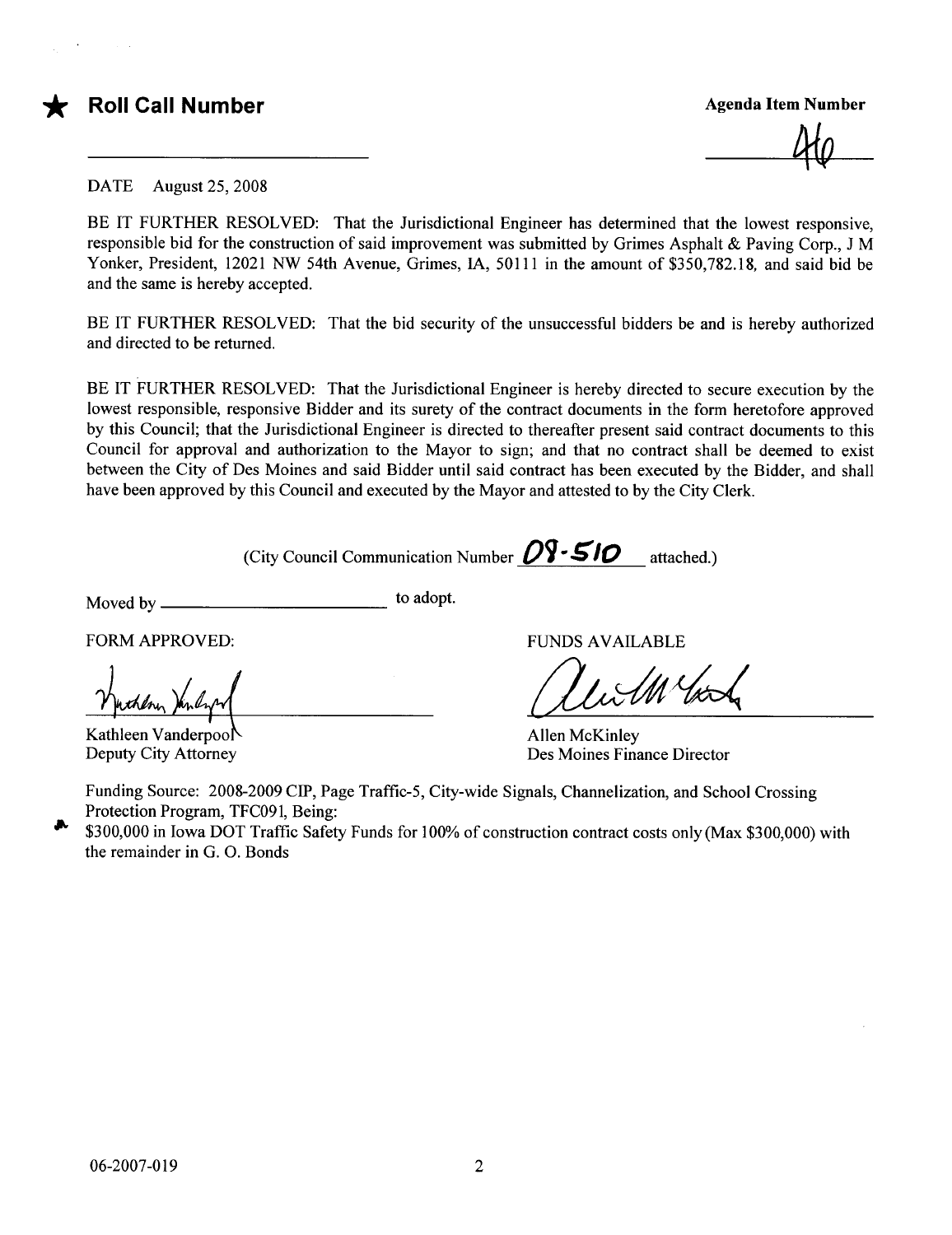$\sim 10^{-1}$ 

## \* Roll Call Number Agenda Item Number

DATE August 25, 2008

 $40$ 

COUNCIL ACTION YEAS | NAYS | PASS | ABSENT | I, Diane Rauh, City Clerk of said City Council, hereby KIERNAN MAHAFFEY IM WITNESS WHEREOF, I have hereunto set my hand<br>MEYER and affixed my seal the day and year first above written VLASSIS TOTAL MOTION CARRIED APPROVED Mayor

COWNIE COUNTER COUNTER COUNTER COUNTER COUNTER COUNTER COUNTER COUNTER COUNTER COUNTER COUNTER COUNTER COUNTER COUNTER AND A SERVICE OF A SERVICE OF A SERVICE OF A SERVICE OF A SERVICE OF A SERVICE OF A SERVICE OF A SERVIC COLEMAN RENSLEY above date, among other proceedings the above was adopted. adopted.

and affixed my seal the day and year first above written.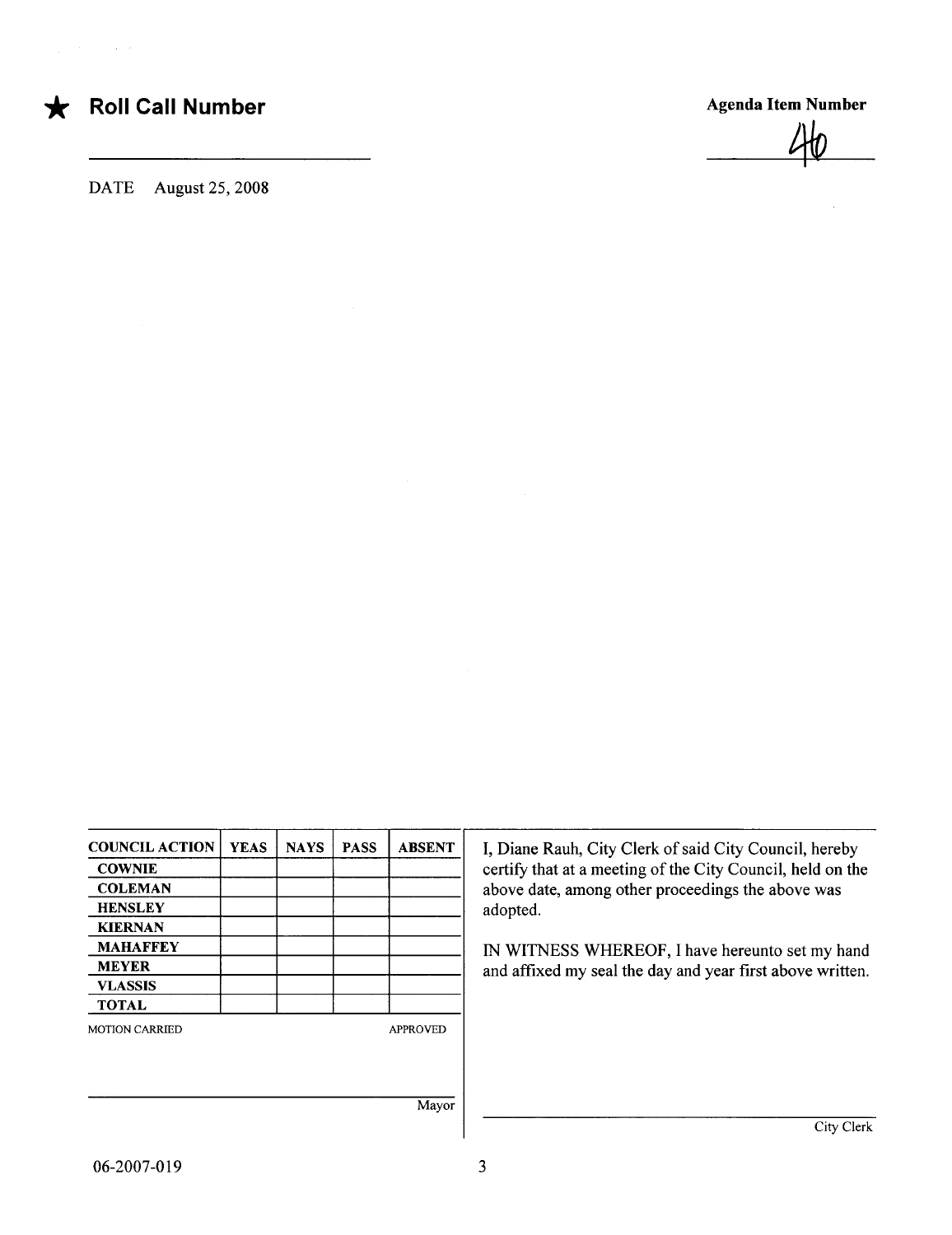